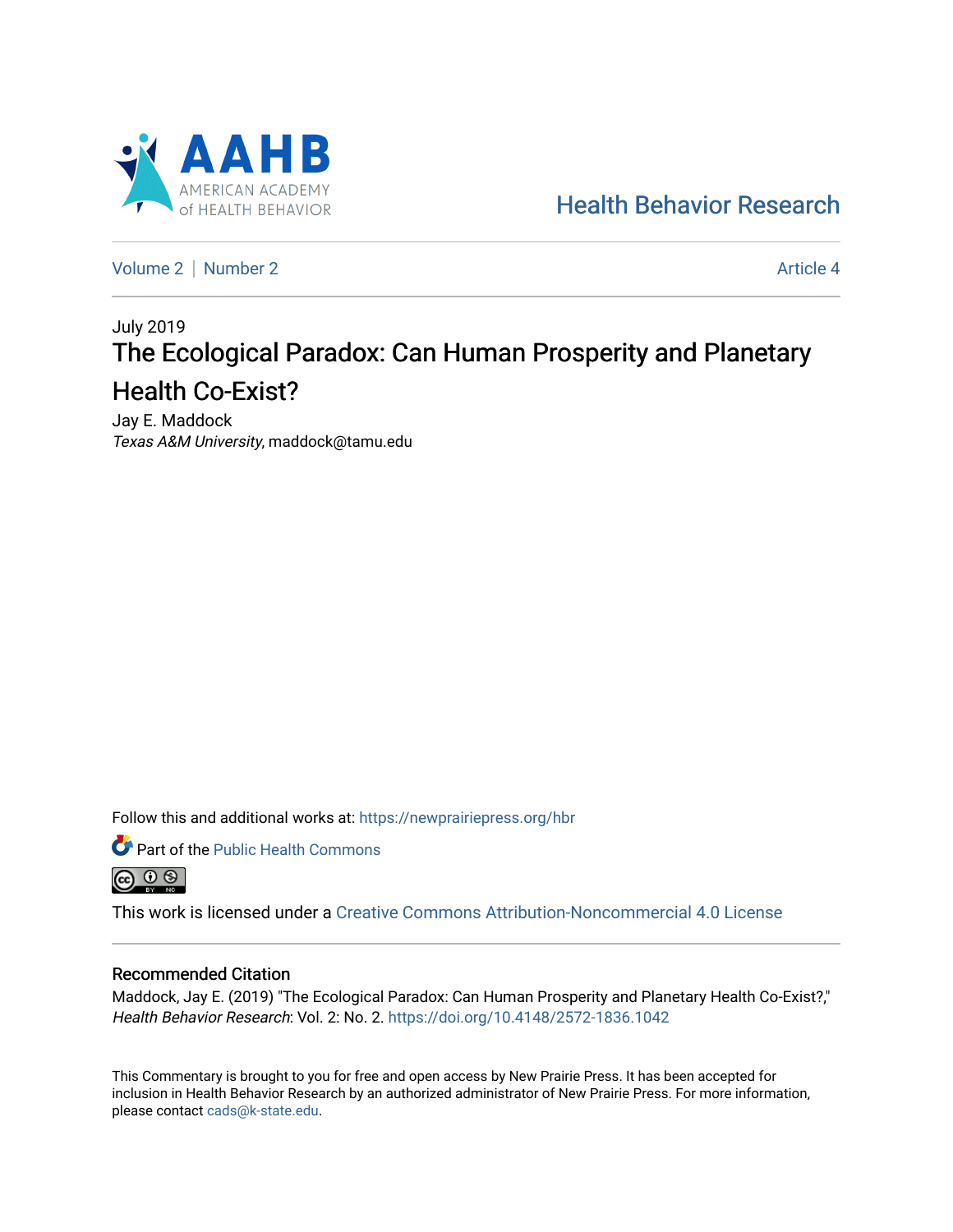## The Ecological Paradox: Can Human Prosperity and Planetary Health Co-Exist?

## Abstract

Over the past century, advances in public health have led to longer, healthier, and more prosperous lives. However, this rising prosperity has led to increases in consumption contributing to loss of biodiversity, climate change, air pollution, ocean acidification, and deforestation. In his new book entitled, "Survival: One Health, One Planet, One Future," George Lueddeke examines this paradox and what can be done to ensure a sustainable planet as well as healthy human and animal populations.

## Keywords

book review; One Health; Global Health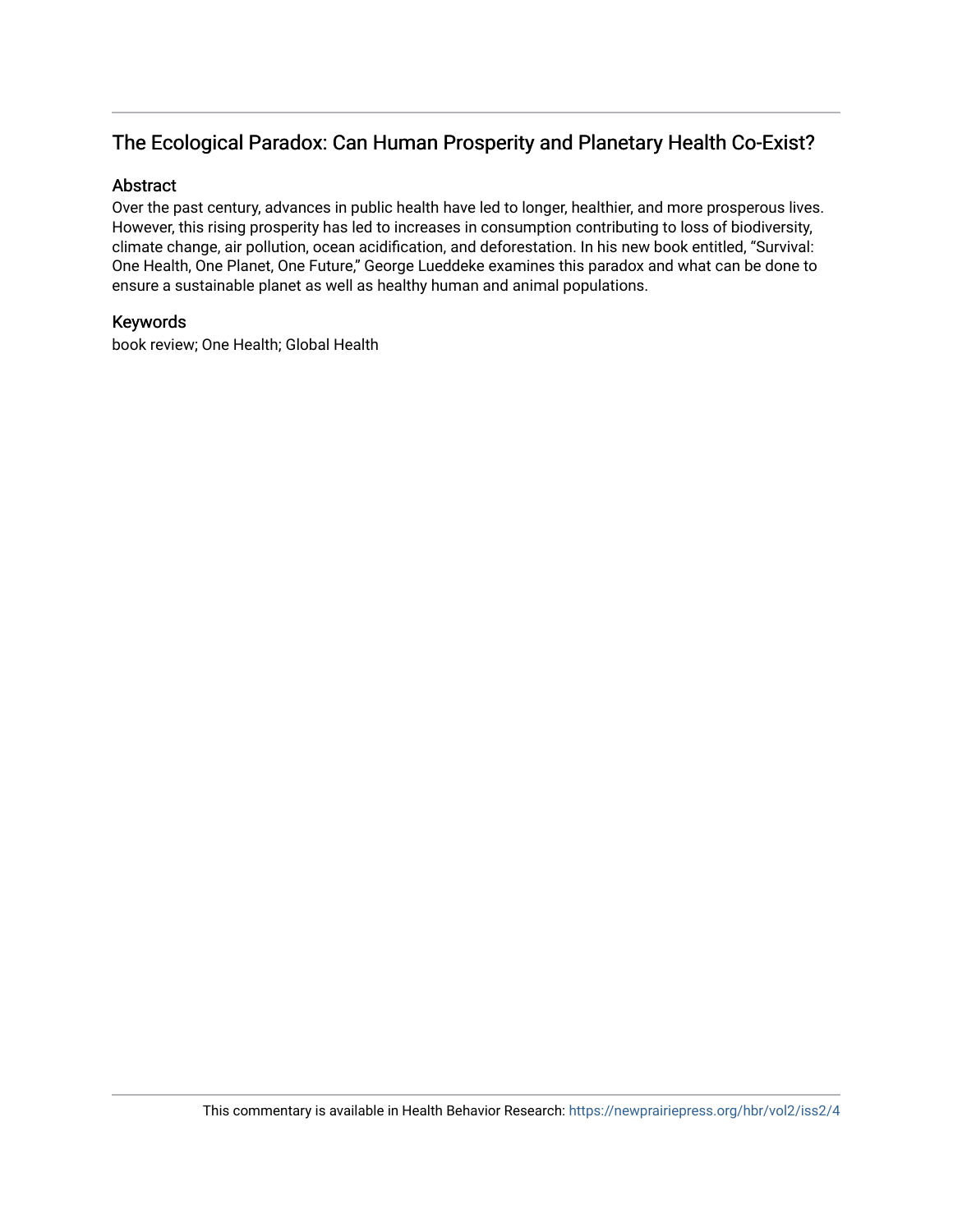## **The Ecological Paradox: Can Human Prosperity and Planetary Health Co-Exist?**

Book review: Leuddeke, George R. (2019). *Survival: One health, one planet, one future.* New York, NY: Routledge, 235 pp. ISBN:978-1-138-33495-3

### **Jay Maddock, PhD, FAAHB\***

## **Abstract**

Over the past century, advances in public health have led to longer, healthier, and more prosperous lives. However, this rising prosperity has led to increases in consumption contributing to loss of biodiversity, climate change, air pollution, ocean acidification, and deforestation. In his new book entitled, "*Survival: One Health, One Planet, One Future,*" George Lueddeke examines this paradox and what can be done to ensure a sustainable planet as well as healthy human and animal populations.

\*Corresponding author can be reached at: [maddock@tamhsc.edu](mailto:maddock@tamhsc.edu)

 Longer, healthier, and more prosperous lives have long been the goal of public health scientists and professionals. This has been our goal and we have been successful at it. In the United States, life expectancy increased by more than 30 years between 1900 and 2016 (Centers for Disease Control and Prevention, 2018). Globally, we have reduced the number of people who live in extreme poverty by 36% between 1990 and 2015 (World Bank, 2018). This rising prosperity has led to increases in consumption. Developing countries are predicted to consume 107 million metric tons of meat and 177 million metric tons of milk in 2020 compared to the late 1990s (Delgado, 2003). In 2017, global carbon emissions grew by 2% mostly due to more coal burning in China (Le Quere et al., 2018). Improving human prosperity has contributed to loss of biodiversity, climate change, air pollution, ocean acidification, and deforestation (Rabinowitz, 2017).

 In his new book entitled, "*Survival: One Health, One Planet, One Future,*" George Lueddeke examines this paradox and what can be done to ensure a sustainable planet as well as healthy human and animal populations. In the first section of the book (Part One), he lays out a number of growing concerns that threaten to doom the planet. From rapid urbanization and the rise of mega cities to climate change in coastal regions and the growing problem of plastic pollution, he paints a grim picture for the future of humanity and our planet. He explores a variety of trends in the 21<sup>st</sup> century including the  $4<sup>th</sup>$  industrial revolution and the intelligence era, the growing problem of a shortage of health care workers in the developing world, and the threat of increasing antimicrobial resistance. He ends the section on a positive note looking at capitalism with a social conscience and entrepreneurism as a way out of poverty.

In Part Two, he explores changes in politics and world order. Discussing the loss of democratic societies and increasing global militarization, he points to a world that is continually in conflict and getting worse. The threat of nuclear war is again becoming a concern both with rogue nations and independent terrorist groups. From here, he examines megatrends and develops a prediction of what the world will look like in 2050, including a shift in global economic power to the BRIC (Brazil, Russia, India, and China)

1